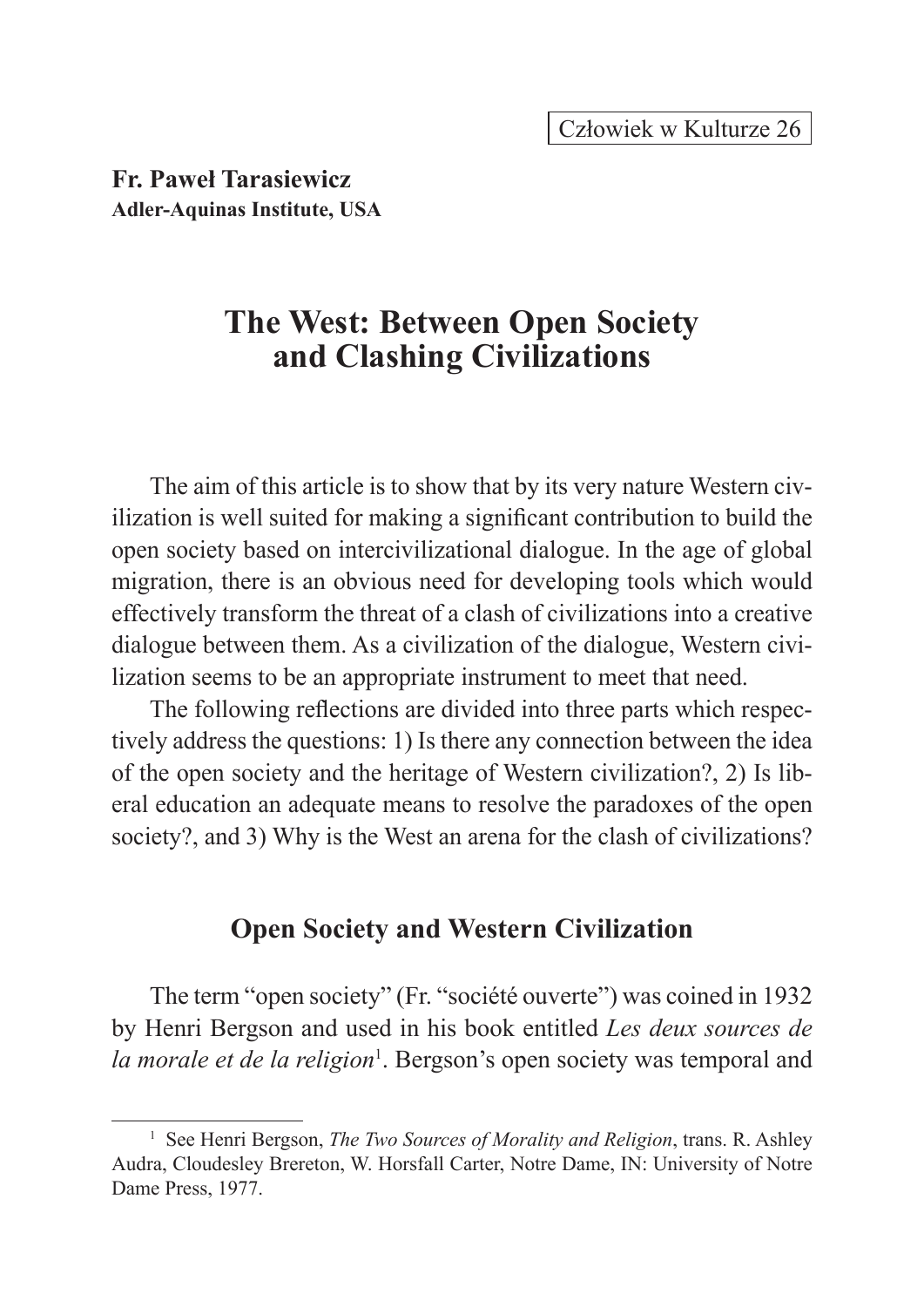spatial: temporal – "because it remains to be realized in the future", and spatial – "because it includes everyone presently living"2 . Thus, the idea of the open society first appeared as a "dream of organizing all human beings presently living under one rule"<sup>3</sup> . In 1945, the term was taken over by Karl Popper to be developed in his book entitled *The Open Society and Its Enemies*<sup>4</sup> .

What analogy is there between Popper's open society and Western civilization? The similarity between them can be shown by a correspondence between the views of Karl Popper and Robert M. Hutchins.

Hutchins, an associate of Mortimer Adler in the Great Books of the Western Civilization project, holds that the core essence of the West consists in holding intergenerational conversation which, having begun at the dawn of history, ceaselessly continues to the present day. Certainly, there are other civilizations which can boast impressive achievements in other fields, but no civilization is like that of the West in the field of intergenerational dialogue – there is no other civilization which can claim that its distinctive characteristic is a dialogue involving people of past, present and future generations; there is no dialogue in other civilizations which can be compared with that held in the West in regard to the number of great works of the mind that have contributed to this dialogue. Hutchins emphasizes that the purpose to which the West aspires is the civilization of the dialogue; that the spirit from which the West draws its civilizational power is the spirit of inquiry; that the essential element on which the West depends is the *logos*. Thus, in the West, nothing is to be left undiscussed; nobody is to silence his mind; no proposition is to remain unexamined; nothing but the exchange of ideas is held to be the proper path to the realization of human potentialities<sup>5</sup>.

<sup>2</sup> Dante Germino, *Henri Bergson: Activist Mysticism and the Open Society*, "The Political Science Reviewer" 9 (1979) no. 1, p. 4.

<sup>3</sup> Ibid., p. 36.

<sup>4</sup> See Karl R. Popper, *The Open Society and Its Enemies*, vol. 1–2, Princeton, NJ: Princeton University Press, 1971.

<sup>5</sup> Robert M. Hutchins, *Great Books: The Foundation of a Liberal Education*, New York 1954, p. 26-27.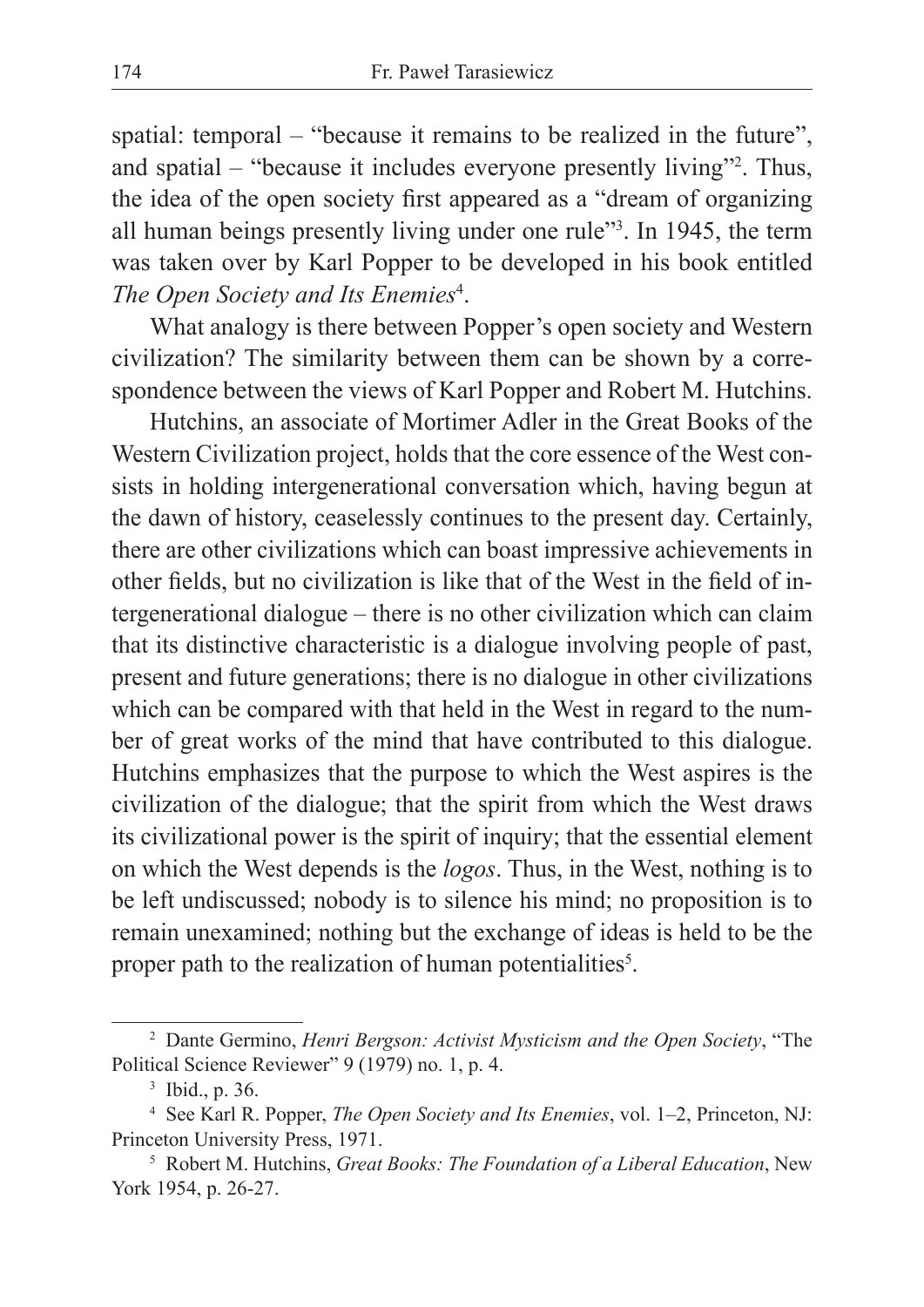Popper, in turn, describes the West as a civilization which aims "at humaneness and reasonableness, at equality and freedom". In his opinion, the development of the West takes after the growth of an organism: Western civilization is still in its infancy and seeks to recover "from the shock of its birth – the transition from the tribal or *closed society*, with its submission to magical forces, to the *open society* which sets free the critical powers of man"<sup>6</sup> . In short, the purpose to which the West aspires is the open society.

Who can become a citizen of the open society? According to Popper, the open society consists of those who tend to resolve all their problems by discussing them and being convinced by rational arguments. Popper reasons in the following way: "*I may be wrong and you may be right, and by an effort, we may get nearer to the truth*. It is an attitude which does not lightly give up hope that [...] even where people demands and their interest clash, it is often possible to argue about the various demands and proposals, and to reach – perhaps by arbitration – a compromise which, because of its equality, is acceptable to most, if not to all. In short, rationalist attitude, or, as I may perhaps label it, the *attitude of reasonableness* is very similar to [...] the belief that in search for truth we need cooperation, and that, with help of argument, we can in time attain something like objectivity"<sup>7</sup>.

Following Popper's suggestion, we can ask a question about the effectiveness or achievements of the Western discussion today. Do we have any common standards in the West except debating? What common values have we succeeded to establish through public debate?

If we made a survey and asked people to enumerate the values currently shared by all the Westerners, would the list contain, for instance, an approval of heterosexual marriage, or a right of persons to life from conception to natural death, or a belief in the human capability of knowing the truth? We should doubt it, but rather expect the list to contain tolerance, freedom, or democracy, among which the latter

<sup>6</sup> Popper, *The Open Society and Its Enemies*, vol. I, p. 1.

<sup>7</sup> Ibid., vol. II, p. 225.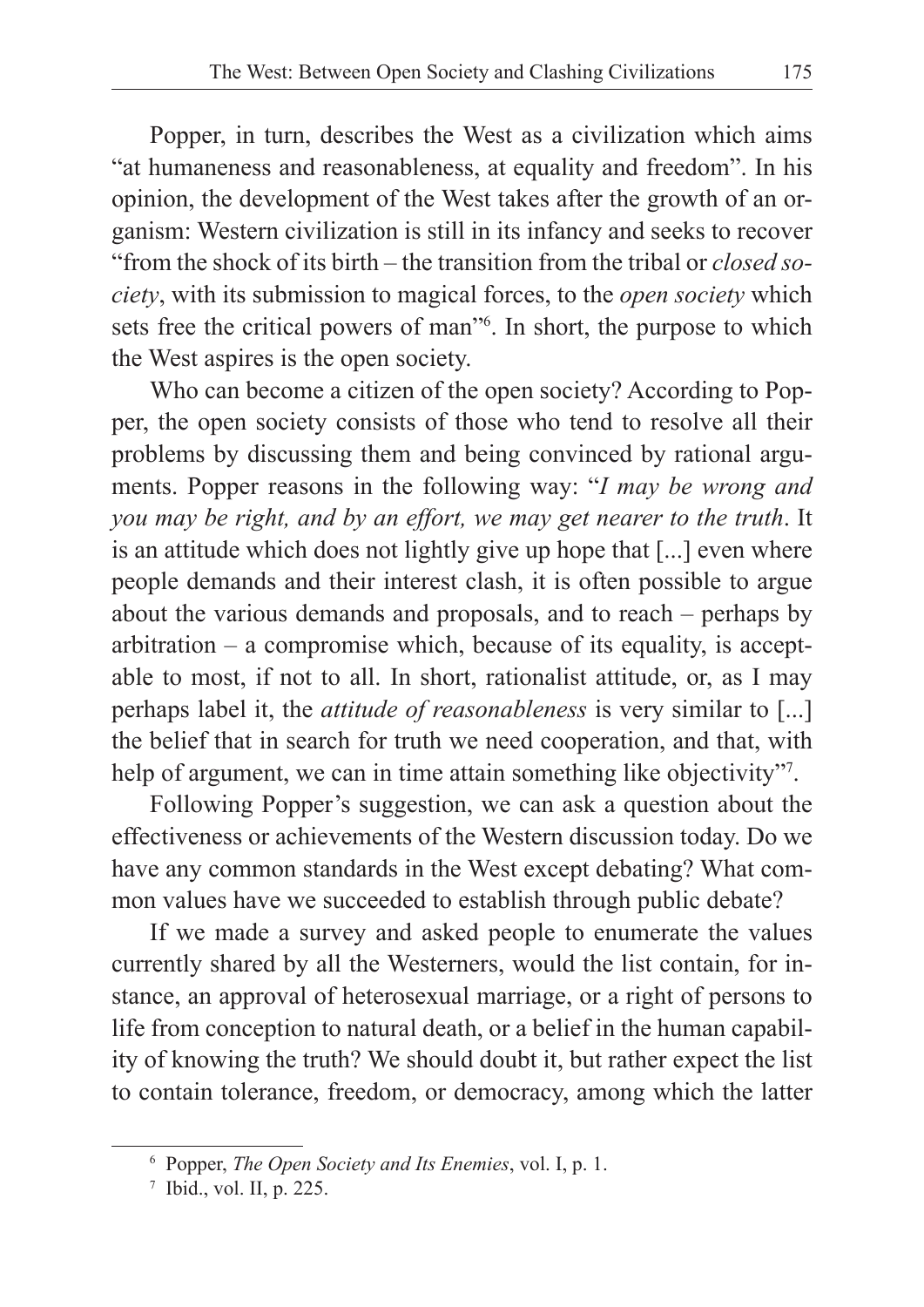one seems to dominate over the former two and be the most popular Western value today. For the efforts of the West to fight for democracy are remarkable all over the world, and no one can deny that democracy has significantly improved its position in recent decades. For instance, the sociological research done already in 1999 reported that "the number of authoritarian states had dropped from 101 to 43, partial democracies (with institutionalized voting rights) increased from 11 to 43, and full liberal democracies (with basic civil rights and freedoms) from 35 to 78"8 .

Let us give back the floor to Popper. In Chapter 7 of *The Open Society*, he examines the well-known idea of Plato's *Republic* that "the wise shall lead and rule, and the ignorant shall follow", and, in the notes to this Chapter, he deals with three inner contradictions, namely the paradoxes of democracy, freedom, and tolerance. In reference to the corresponding fragments of *The Republic*, Popper gives the following definitions: "The so-called *paradox of freedom* is the argument that freedom [...] must lead to very great restraint, since it makes the bully free to enslave the meek. [...] *the paradox of tolerance* [is that] unlimited tolerance must lead to the disappearance of tolerance. If we extend unlimited tolerance even to those who are intolerant, if we are not prepared to defend a tolerant society against the onslaught of the intolerant, then the tolerant will be destroyed, and tolerance with them. [...] *the paradox of democracy*, or more precisely, of majority-rule; [consists in] the possibility that the majority may decide that a tyrant should rule"<sup>9</sup>.

In Popper's view, then, the most possible pitfalls to which the open society is exposed are all connected with these paradoxes. Now, what becomes obvious is that, in order to neutralize them, the West is in the constant need of being preoccupied with the quality of Western culture which finally comes down to the concern for liberal education.

<sup>8</sup> Ilkka Niiniluoto, *The Open Society and Its New Enemies. Critical Reflections on Democracy and Market Economy*, in *Preconditions of Democracy*, ed. G. Brennan, The Tampere Club Series 2, Tampere 2006, p. 172-173.

<sup>9</sup> Popper, *The Open Society and Its Enemies*, vol. I, p. 265.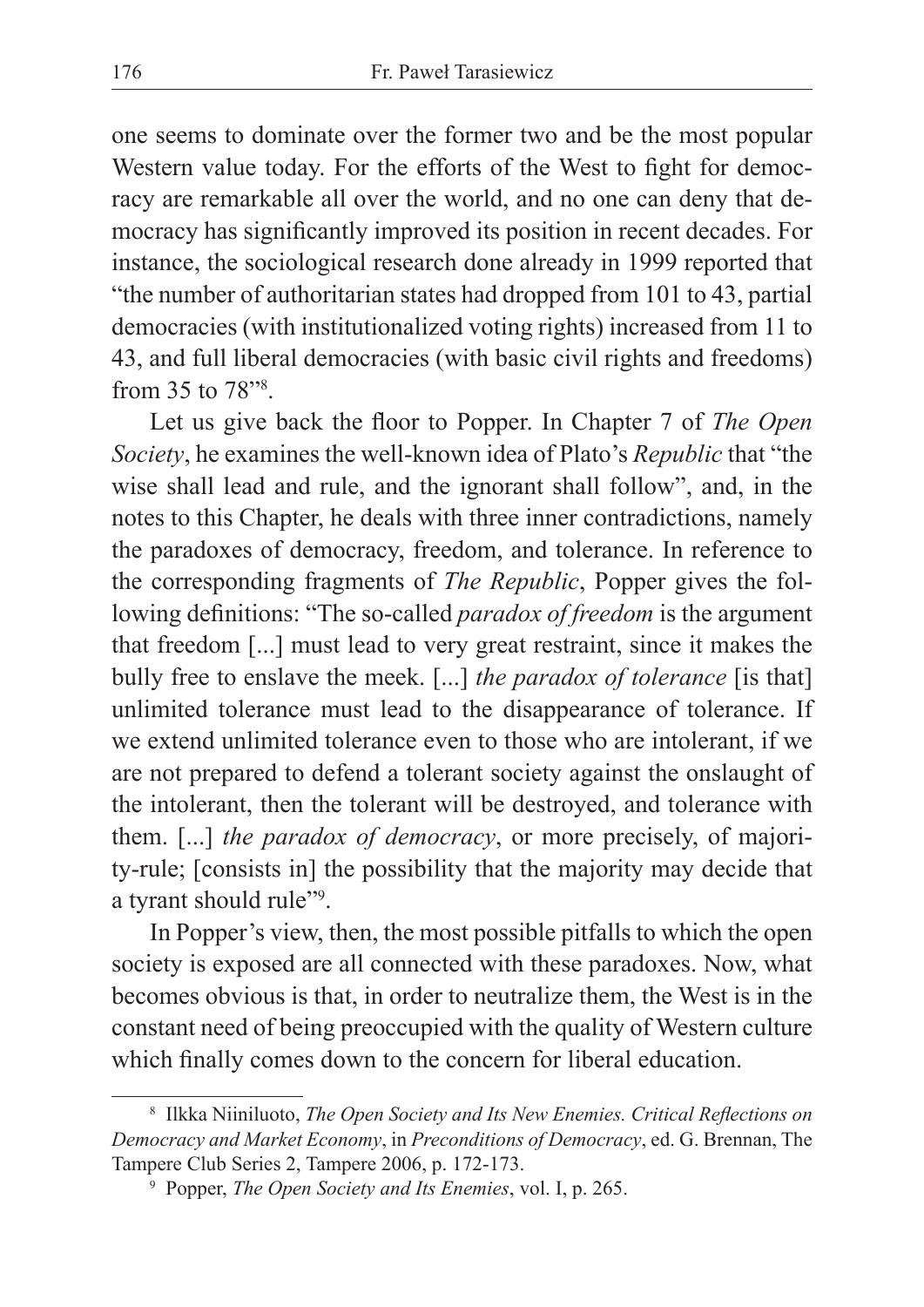# **Liberal Education and the Paradoxes**

What is liberal education? It is the synonym of Western education, as it stems from the Western understanding of man. According to Western approach to man, each human being is a person determined by the potentiality and transcendence of his being.

The term "education" refers to human potentiality that characterizes human nature, embraces human dispositions, and requires their development. The development of human nature consists in acquiring virtues (good habits) that – as they are oriented towards truth, good, beauty, or sainthood – can be divided respectively into four sets: intellectual, moral, aesthetic, and religious. Since all mankind shares the same nature, education is needed by every man at every stage of his life.

The term "liberal", in turn, refers to human transcendence that makes all human individuals distinguished from the realm of nature and that of society. The peculiarity of man in the realm of nature is made by human cognition, freedom (and responsibility), and love. The specificity of man in the realm of society is based on his subjectivity of law, sovereignty in existence, and religious dignity. All these manifestations of human transcendence do not tell what humans are to be, but what is to be provided for them to enable them living the human life properly $10$ .

In other words, liberal education is aimed at the excellence of man as man, it treats man as an end, not as a means, and it watches the ends of life, and not the means to it<sup>11</sup>.

Is there any interest in liberal education in our times? It seems that these days there is a very limited interest in liberal education which is due to both external and internal doubts.

<sup>10</sup> See Pawel Tarasiewicz, *Osoba jako kryterium badawcze* [*Person as a Research Criterion*], "Studia Elckie" 11 (2009), p. 91-101.

<sup>11</sup> Robert M. Hutchins, *The Great Conversation*, in *The Great Conversation. A Reader's Guide to Great Books of the Western World*, Chicago 2006, p. 49.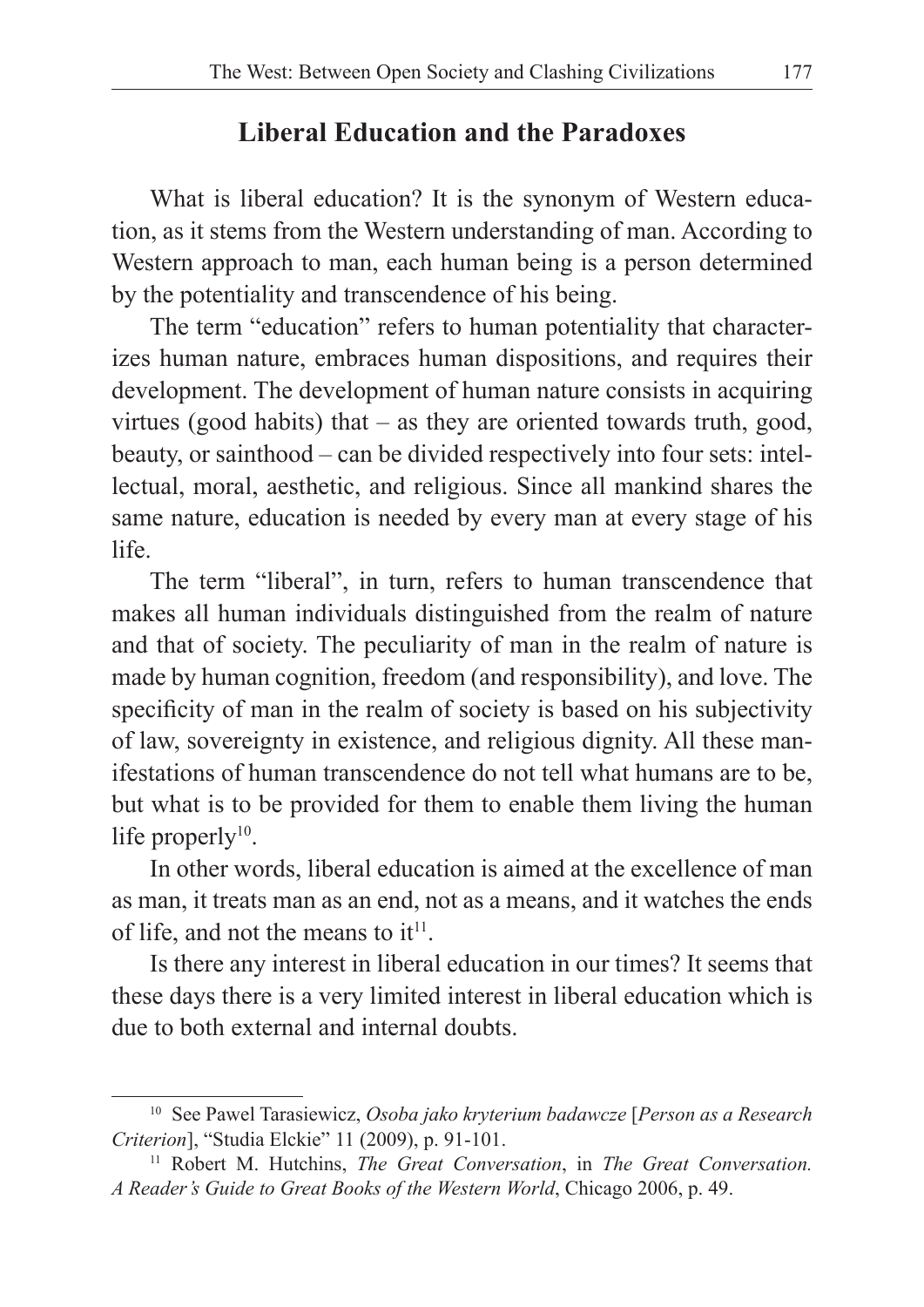External objections are raised by supporters of the experimental method. Their method has brought such remarkable achievements that it is now considered in some circles to be not only the sole method of acquiring scientific knowledge, but also the sole method of gaining any knowledge. Thus, we can often hear an opinion that questions, which are not answerable by experimental methods of science, are not answerable at all. Exceptions are only questions answered by mathematicians and logicians with their methods, while all other questions are subject to the methods of experimental science. If they cannot be provided by these methods with any answer, they are the questions which should never be asked in the first place. At best, they are the questions which we can answer by speculation or presumption; at worst, they are absurd and unreasonable questions. Really serious problems, on the other hand, draw their importance to a great extent from scientific observations, experiments, and measurements, by which they can receive their solutions; and solutions, when found by these methods, are regarded as better than products of guessing or intuition. They are grounded on facts, submitted to tests, and subject to further verification.

We can also hear an opinion that any answer we can obtain by the experimental method is never more than probable. We must accept the fact, therefore, that, outside of mathematics and logic, we cannot find any necessary and certain truth. If it is not a mathematical or logical formula, a statement may only look as if it was necessarily or certainly true, but it can really be neither necessary nor certain.

The statements about the existence of God or the immortality of the soul, for instance, are typical answers to questions unanswerable by the experimental method. In consequence, if it is to be the only method by which any knowledge is achievable, we should free ourselves from the illusion of having any valuable knowledge about God's existence or the soul's immortality. And, if we still wanted to accept the statements "God exists" and "the human soul is immortal", we would have to prepare to be regarded, from the perspective of the absolute rule of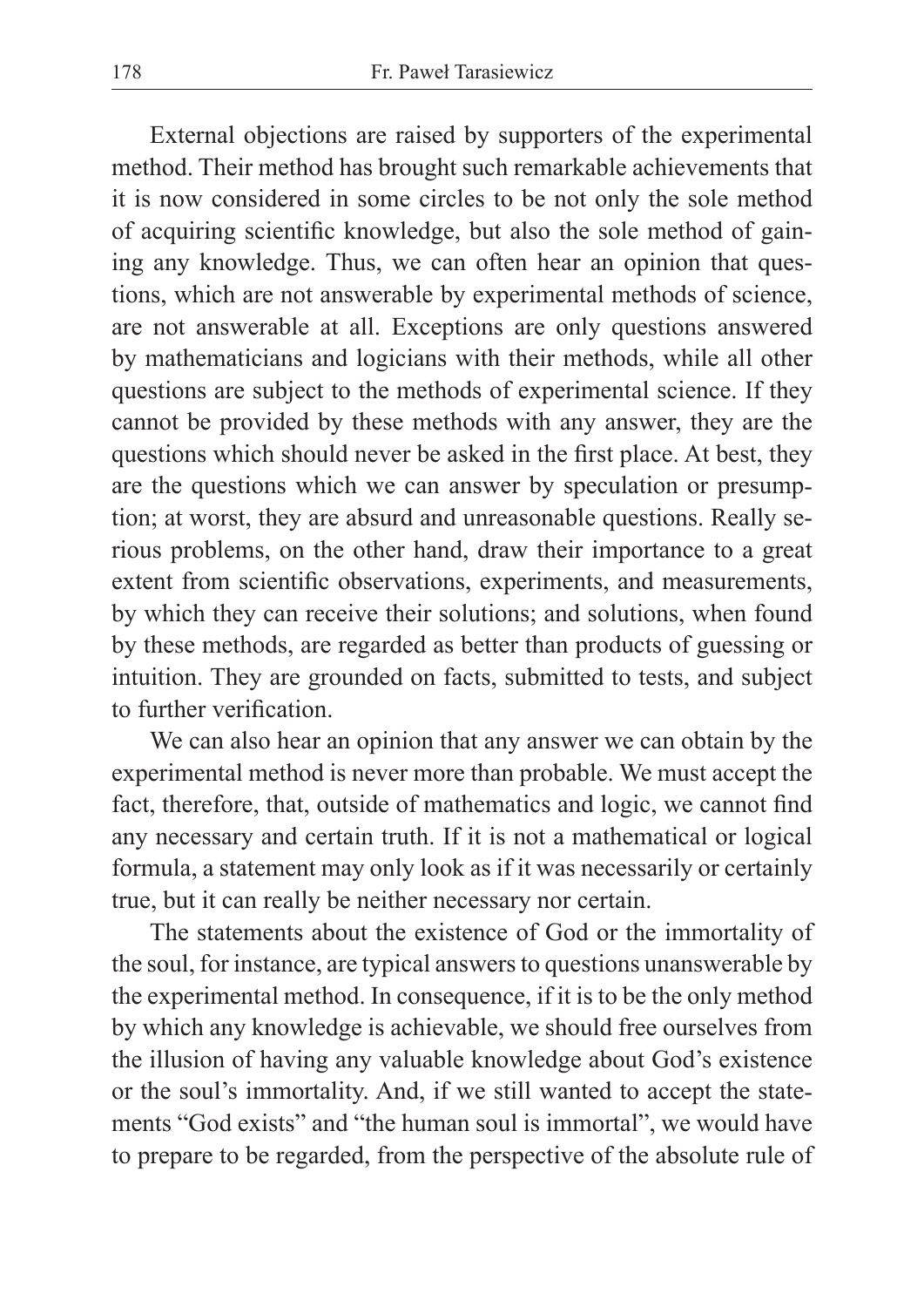experimental science in the field of knowledge, as hyper-religious or "hopelessly superstitious"<sup>12</sup>.

Liberal education can be seen as problematic even by those who admire it. It is so for, at least, four reasons. 1) Some admirers of liberal education claim that it is a poor form of education today, since it seems to be definitely outdated. It misses today's real life and its problems. Many masters of liberal education, for instance, created their works in times of legal slavery, or those of prescience. It is dubious, then, that they have anything significant to convey to people of our democratic and scientific era.

This view is a kind of sociological determinism whose proponents claim that intellectual activity is always dependent on the dynamism of a particular society, and becomes irrelevant each time this society undergoes a significant change. Ideas which came into being in the past state of society cannot have any relevance for the present state of society. Their relevance, even if accepted, would always be illusive. For ideas are nothing but rationalizations of the social conditions existing in a given time. If we tried to use the ideas of the past in our time, we would deceive ourselves, because given ideas can have application exclusively to the time which produced them.

Sociological determinism, however, can be successfully denied by history and common sense. For even if society undergoes changes in time, man always remains himself. Regardless of time, he always tackles his problems and seeks to solve them. The problems of man vary from epoch to epoch in some regards, but they remain unvaried in others. There are timeless questions like: *What is the good life*? *What is a good state*? *Is there a God*? *What is the nature and destiny of man*? And all history shows that these persistent questions have not abandoned man at any moment of his presence on the earth. All history bears witness to the effort and contribution made by leading representatives of every epoch to the discussion on these persistent questions. Disdaining the light they offer us, only because they lived in some

<sup>12</sup> Ibid., p. 60.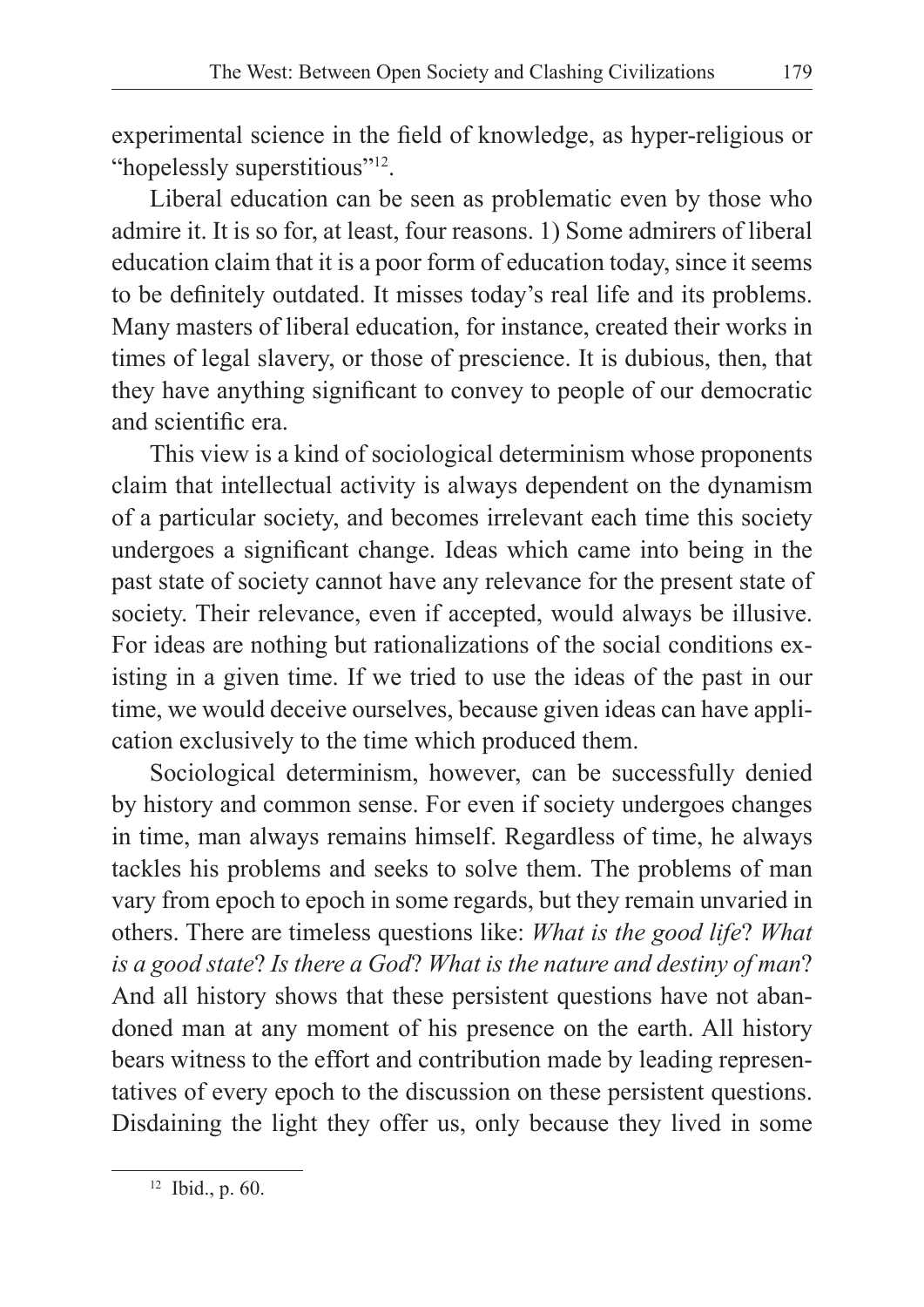remote time and place, could prove to be throwing out the baby with the bathwater. "As someone has cleverly remarked, *The Greeks could not broadcast the Aeschylean tragedy; but they could write it*"<sup>13</sup>.

2) Other admirers of liberal education hold that it is an inadequate form of education for the masses who take part in political activity through democracy, since, though they need education, they cannot be educated in liberal way. What the masses in particular need to be taught is reading newspapers and writing business letters; in this context, studying Plato or Aristotle must seem strange. If they needed to know anything about ancient philosophers, it could be translated for them in textbooks just to save them the time and effort of reading the whole books. Many democrats consider promoting liberal education to be antidemocratic. Their reasoning is that, since liberal education used to be put forward by and for aristocrats, and aristocrats are not democrats, then neither liberal education nor its promotors are democratic.

Liberal education, however, was aristocratic due to the fact that it was the education of those who enjoyed leisure and political power. And, since it was originally established as an education proper to those who had leisure and political power, is it not that liberal education is also the right education for everybody today, as we usually enjoy leisure time at least during weekends<sup>14</sup>?

3) There are also some admirers of liberal education who see the problem in giving liberal education to everybody, as it results in failing to give it to anybody. Since liberal education cannot be acquired by everybody, the attempt to give it to everybody will necessarily bring about the decline in quality of education for everybody. Instead of everybody, then, the few who are capable should be segregated from the many who are incapable, and seen to receive liberal education. The incapable of liberal education, in turn, should be relegated to other kinds of training that happen to interest them15.

<sup>13</sup> Ibid., p. 51-52.

<sup>14</sup> Ibid., p. 64.

<sup>15</sup> Ibid., p. 65.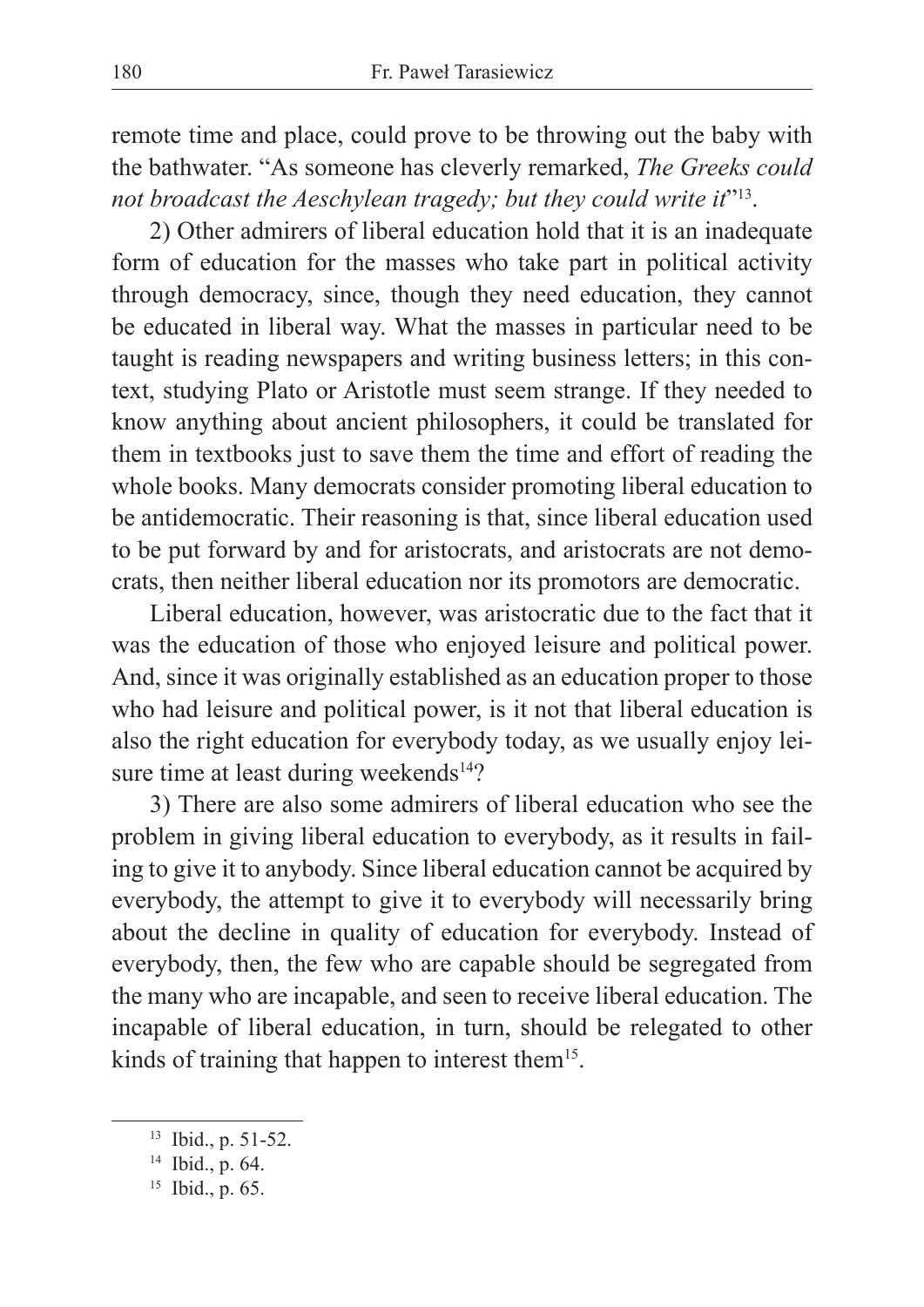4) Some other admirers of liberal education think that, since the majority of mankind has never had the chance to receive a liberal education, it cannot be "proved" that they can receive it. Neither can it be "proved", however, that they cannot<sup>16</sup>.

Can everybody really get this education? It seems that liberal education does not fit to everybody. For years university studies have been attended by a limited number of people. So also liberal education was limited to those who were able to afford studying. Moreover, exceptional intelligence and leisure were necessary to understand the content of the Western tradition, and only those who had political power were in real need to understand it. Now the situation is changed. All the citizens of democratic countries enjoy political power and leisure<sup>17</sup>.

Why is liberal education efficient? Liberal education is efficient, because it is based on liberal arts, and it is aimed at the discipline in those arts. While studying the liberal art, we learn to read, write, speak, listen, understand, and think. We learn to calculate, measure, and manipulate matter, quantity, and motion in order to predict, produce, and exchange. Living in the Western tradition consists in practicing the liberal arts, well or badly, all the time every day. As understanding the tradition as well as we can enables us to understand ourselves, so being as good liberal artists as we can enables us to become as fully human as we can.

The liberal arts are not only indispensable, but also unavoidable. We cannot decide for ourselves whether we are going to be human beings. The only question we face is whether we will be ignorant men, or rather those who seek to reach the highest point we are capable of attaining. The question, in short, is whether we will be poor liberal artists or good ones<sup>18</sup>.

Liberal education, then, seems to be an efficient way to resolve all the paradoxes of the open society, and develop all the achievements of the Western civilization including that of democracy.

<sup>16</sup> Ibid.

<sup>17</sup> Ibid., p. 51.

<sup>18</sup> See ibid., p. 49-50.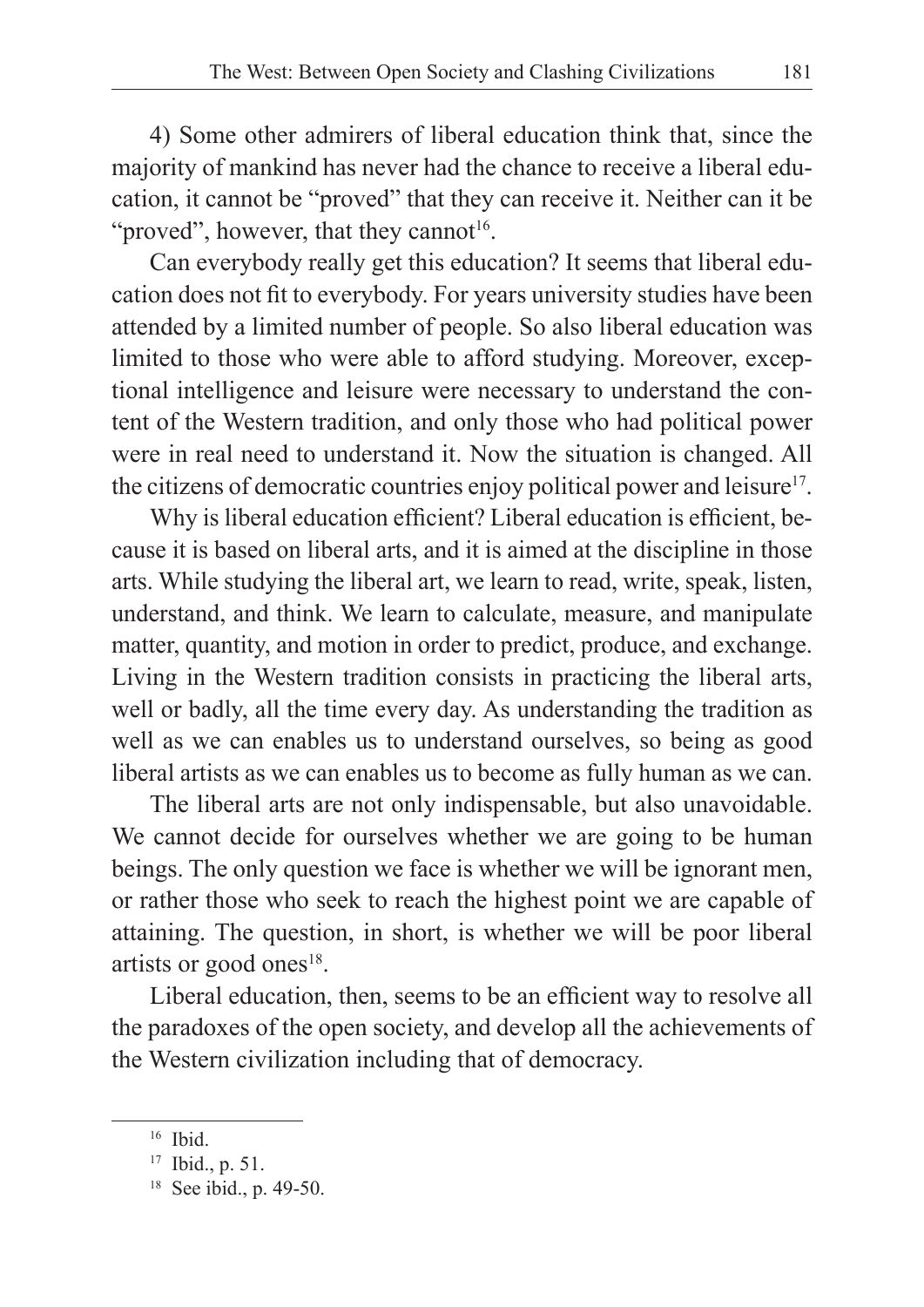Popper also could become interested in liberal education, as it seems to resolve a specific problem which he finds in democracy. For, according to Popper, "democracy […] provides the institutional framework for the reform of political institutions. It makes possible the reform of institutions without using violence, and thereby the use of reason in the designing of new institutions and the adjusting of old ones. It cannot provide reason. The question of the intellectual and moral standard of its citizens is to a large degree a personal problem. [...] Those who criticize democracy on any *moral* grounds fail to distinguish between personal and institutional problems. It rests with us to improve matters. The democratic institutions cannot improve themselves. The problem of improving them is always a problem for persons rather than for institutions"<sup>19</sup>

It follows, then, that it is not enough to establish democratic institutions and procedures, for if there is no one who uses them as a democrat, there will remain the appearance of democracy or nothing of that.

To effectively avoid paradoxes of democracy, freedom and tolerance, we need to have liberally educated people involved in using democratic institutions and procedures. The paradoxes will haunt the West as long as the West experiments with democracy based solely on procedures, on a legal system, and not on liberal education. Although the proponents of democratic proceduralism strive to elaborate procedures as fair as possible to ensure all voters to be treated equally, and democracy to be the selection of what is thought best by the most voters<sup>20</sup>, but what they do poses the paradox of democracy rather than resolves it.

First, democratic proceduralism does not guarantee that the Western democracy will remain in the hands of the genuine Westerners whose civilization is based on and consists in developing dialogue. For this proceduralism can easily be used by the majority of voters

<sup>19</sup> Popper, *The Open Society and Its Enemies*, vol. I, p. 126-127.

<sup>20</sup> See Gerry Mackie, *The Values of Democratic Proceduralism*, "Irish Political Studies" 26 (2011) no. 4, p. 439-453.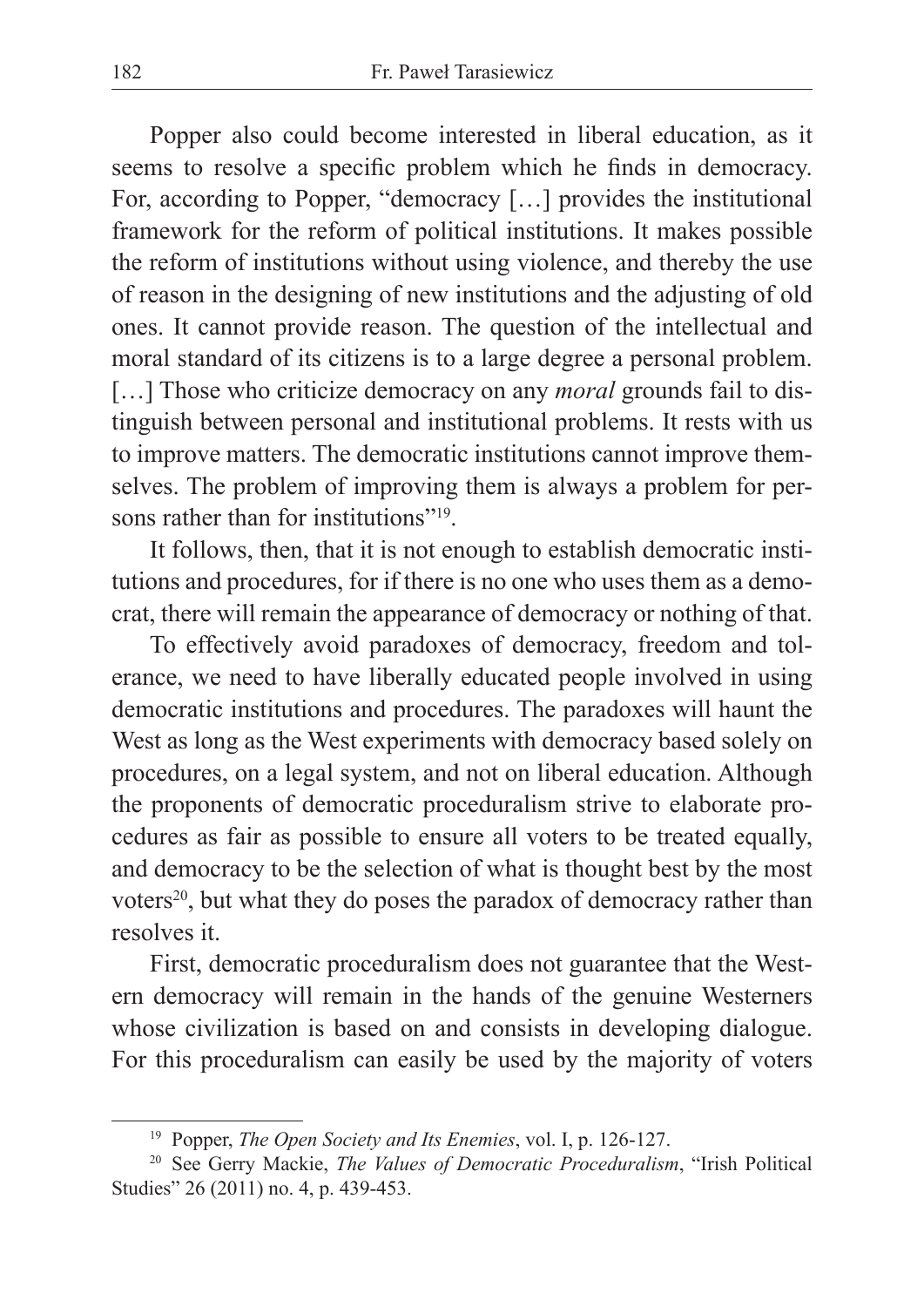representing a not-genuinely-Western or non-Western civilization in order to subjugate minorities representing other civilizations. Second, democratic proceduralism does not guarantee that non-Westerners will use democracy in the Western way, that is, through the dialogue held in a specific way understood and adopted only by persons liberally educated. In consequence, the clash of civilizations cannot be avoided with the application of democratic proceduralism. This leads again to the conclusion that, since it cannot be decided by procedures, the case of clashing civilizations needs liberal education to be settled.

# **The West and non-Western Civilizations**

The relationships between the West and non-Western civilizations have been thoroughly explained by Samuel Huntington. Huntington's study helps to better understand the actual situation of the West, especially now in a time of global migration. The increasing number of immigrants, who transfer their non-Western civilizations to the West, seems to confirm his prophetic words: "In the politics of civilizations, the peoples and governments of non-Western civilizations no longer remain the objects of history as targets of Western colonialism but join the West as movers and shapers of history"21.

What does Huntington mean when he speaks of civilization? For him, "a civilization is a cultural entity. Villages, regions, ethnic groups, nationalities, religious groups, all have distinct cultures at different levels of cultural heterogeneity. The culture of a village in southern Italy may be different from that of a village in northern Italy, but both will share in a common Italian culture that distinguishes them from German villages. European communities, in turn, will share cultural features that distinguish them from Arab or Chinese communities. Arabs, Chinese and Westerners, however, are not part of any broader

<sup>21</sup> Samuel P. Huntington, *The Clash of Civilizations?*, "Foreign Affairs" 72 (1993) no. 3, p. 23.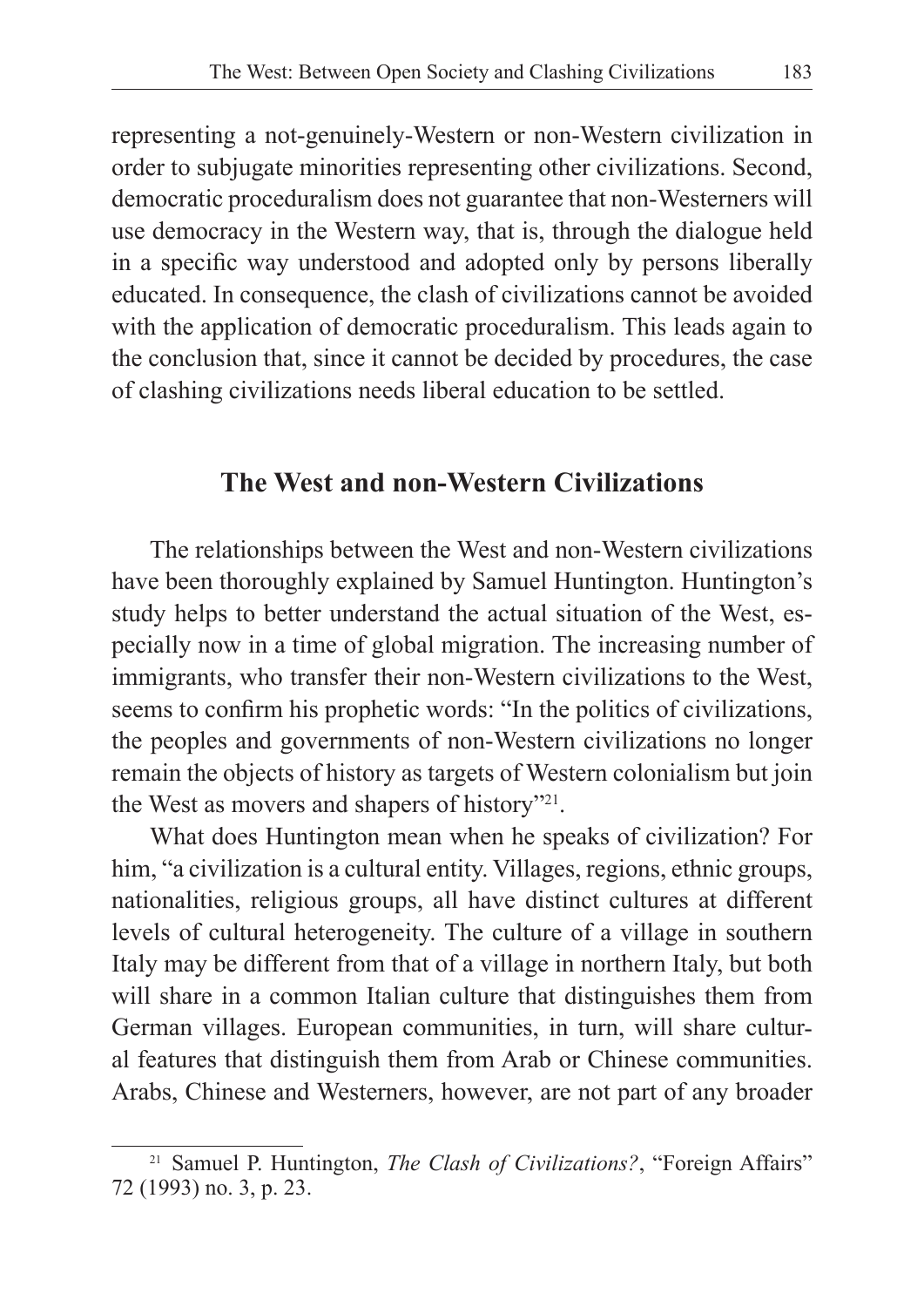cultural entity. They constitute civilizations. A civilization is thus the highest cultural grouping of people and the broadest level of cultural identity people have short of that which distinguishes humans from other species"<sup>22</sup>.

Why is the clash of civilizations possible? One of the reasons concerns the world status of the West. In Huntington's opinion, it is that "the growth of civilization-consciousness is enhanced by the dual role of the West. On the one hand, the West is at a peak of power. At the same time, however, and perhaps as a result, a return to the roots phenomenon is occurring among non-Western civilizations. Increasingly one hears references to […] the *Asianization* in Japan, […] *Hinduization* of India, […] *re-Islamization* of the Middle East. [...] A West at the peak of its power confronts non-Wests that increasingly have the desire, the will and the resources to shape the world in non-Western ways"<sup>23</sup>.

Although it is not a place to analyze what the words "non-Western ways" exactly mean, but regarding the increasing number of citizens in Western countries who are descended from non-Western civilizations allows to imagine a not-too-distant future when it will become possible for non-Westerners to shape the Western world by the use of Western democracy in "non-Western way". Procedural democracy being fostered by the West now seems to be an efficient means for de-Westernizing the West and its idea of the open society.

### **Conclusion**

Though what has been said about the clash of civilizations by Huntington cannot fill us with optimism, but it can give us food for

<sup>&</sup>lt;sup>22</sup> Ibid., p. 23-24. See also ibid., p. 25: "Civilization identity will be increasingly important in the future, and the world will be shaped in large measure by the interactions among […] eight major civilizations. These include Western, Confucian, Japanese, Islamic, Hindu, Slavic-Orthodox, Latin American and […] African civilization".

<sup>23</sup> Ibid., p. 23.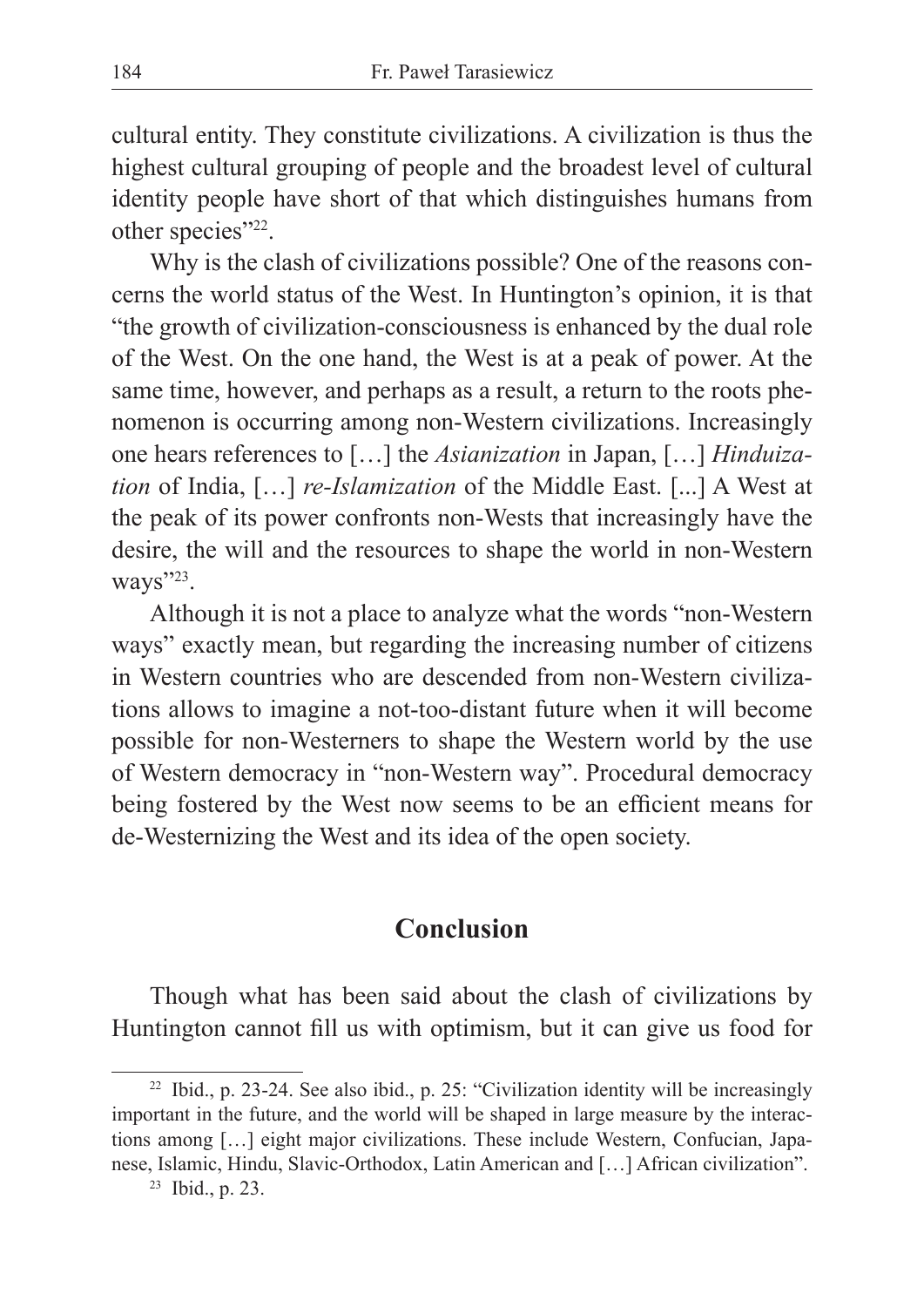thought, it can stimulate our thinking about the idea of the open society and the role of what is best in the West, that is, of liberal education, in developing it.

If liberal education is not a mistake, it fully deserves to be established in the open society; if the open society becomes a promotor of liberal education, it also deserves to survive. We, the Westerners, should strongly hope that liberal education will find its way to our schools before it is too late.

### **References:**

- Bergson Henri, *The Two Sources of Morality and Religion*, trans. R. Ashley Audra, Cloudesley Brereton, W. Horsfall Carter, Notre Dame, IN: University of Notre Dame Press, 1977.
- Germino Dante, *Henri Bergson: Activist Mysticism and the Open Society*, "The Political Science Reviewer" 9 (1979) no. 1, p. 1-37.
- Huntington Samuel P., *The Clash of Civilizations?*, "Foreign Affairs" 72 (1993) no. 3, p. 22-49.
- Hutchins Robert M., *Great Books: The Foundation of a Liberal Education*, New York 1954.
- Hutchins Robert M., *The Great Conversation*, in *The Great Conversation. A Reader's Guide to Great Books of the Western World*, Chicago 2006.
- Mackie Gerry, *The Values of Democratic Proceduralism*, "Irish Political Studies" 26 (2011) no. 4, p. 439-453.
- Niiniluoto Ilkka, *The Open Society and Its New Enemies. Critical Reflections on Democracy and Market Economy*, in *Preconditions of Democracy*, ed. G. Brennan, The Tampere Club Series 2, Tampere 2006, p. 171-186.
- Popper Karl R., *The Open Society and Its Enemies*, vol. 1–2, Princeton, NJ: Princeton University Press, 1971.
- Tarasiewicz Pawel, *Osoba jako kryterium badawcze* [*Person as a Research Criterion*], "Studia Elckie" 11 (2009), p. 91-101.